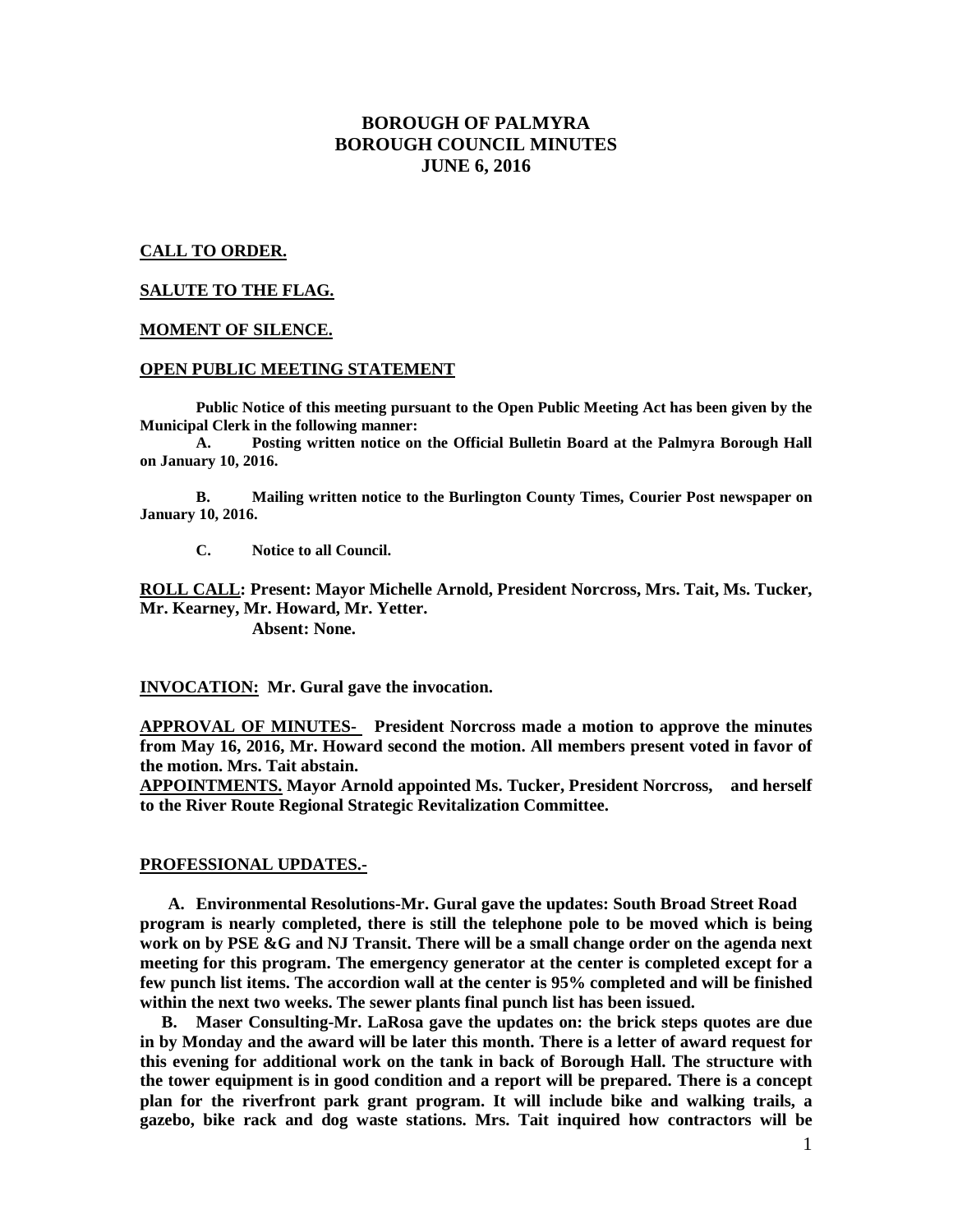**informed about the brick work quotes for the steps. Mr. LaRosa explained that they send it out to the previous bidders that they work with and also to local contractors.** 

**PUBLIC PORTION- This public portion is for discussion on professional updates, resolutions and ordinances listed on the agenda. Please sign in and state your name and address for the record. Council will give all comments appropriate consideration. Each citizen will be allotted up to five (5) minutes to speak, in order to allow everyone an opportunity to ask questions and express their opinions or concerns. Please direct all comments to the Mayor. Each resident may only speak once during each public portion. President Norcross made a motion to open the public portion, Ms. Tucker second the motion. All members present voted in favor of the motion.** 

**Mr. Rader-Harbour Drive inquired if Resolution 2016-152 just covered engineering and what environmental issues at Borough Hall. Mr. Rader also inquired if the riverfront park project was all public property. Mr. Gural responded that the environmental has to do with the underground storage tank in back of Borough Hall. Mayor Arnold discussed that the tank has been an ongoing project from previous years and that the correct paperwork must be submitted to the state. Mr. Rader inquired about the section of the park near Harbour Drive. Mayor Arnold explained that it has been determined that the state owns the property.** 

**Mrs. Butler-Arch Street inquired as to why the Mayor was holding off the public hearing on Ordinance 10. Mayor Arnold explained that the public hearing for the ordinance is listed for ordinance on second reading.** 

**No one else from the public wishing to be heard, President Norcross made a motion to close the public portion, Mrs. Tait second the motion. All members present voted in favor of the motion.** 

**RESOLUTIONS. Consent Agenda- Resolution 2016-149-Resolution 2016-157 will be enacted as a single motion, if any resolution needs additional discussion it will be removed from the consent agenda and voted on separately. President Norcross made a motion to approve the consent agenda, Ms. Tucker second the motion. At the call of the roll, the vote was:** 

 **AYES: President Norcross, Mrs. Tait, Ms. Tucker, Mr. Kearney, Mr. Howard, Mr. Yetter.** 

 **NAYES: None.** 

- **A. Resolution 2016-149, Resolution Authorizing A Handicapped Parking Space In Front Of 434 Horace Avenue.**
- **B. Resolution 2016-150, Resolution Amending Resolution 2016-84 Reimbursing Anthony Ventura Cost for Repairs In An Amount Not To Exceed \$1,000. To An Amount Not To Exceed \$1230.00.**
- **C. Resolution 2016-151, Resolution Requesting Approval Of Items Of Revenue And Appropriation N.J.S.A. 40A: 4-87(Chapter 159) Clean Communities.**
- **D. Resolution 2016-152, Resolution Awarding A Contract To Maser Consulting For Investigation Of USTs And Related Environmental Service At Palmyra Borough Hall In The Amount Of \$14,000.**
- **E. Resolution 2016-153, Resolution A Contract To Maser Consulting For Design Of Riverfront Park Improvements And Related Engineering Services In The Amount Of \$20,500.**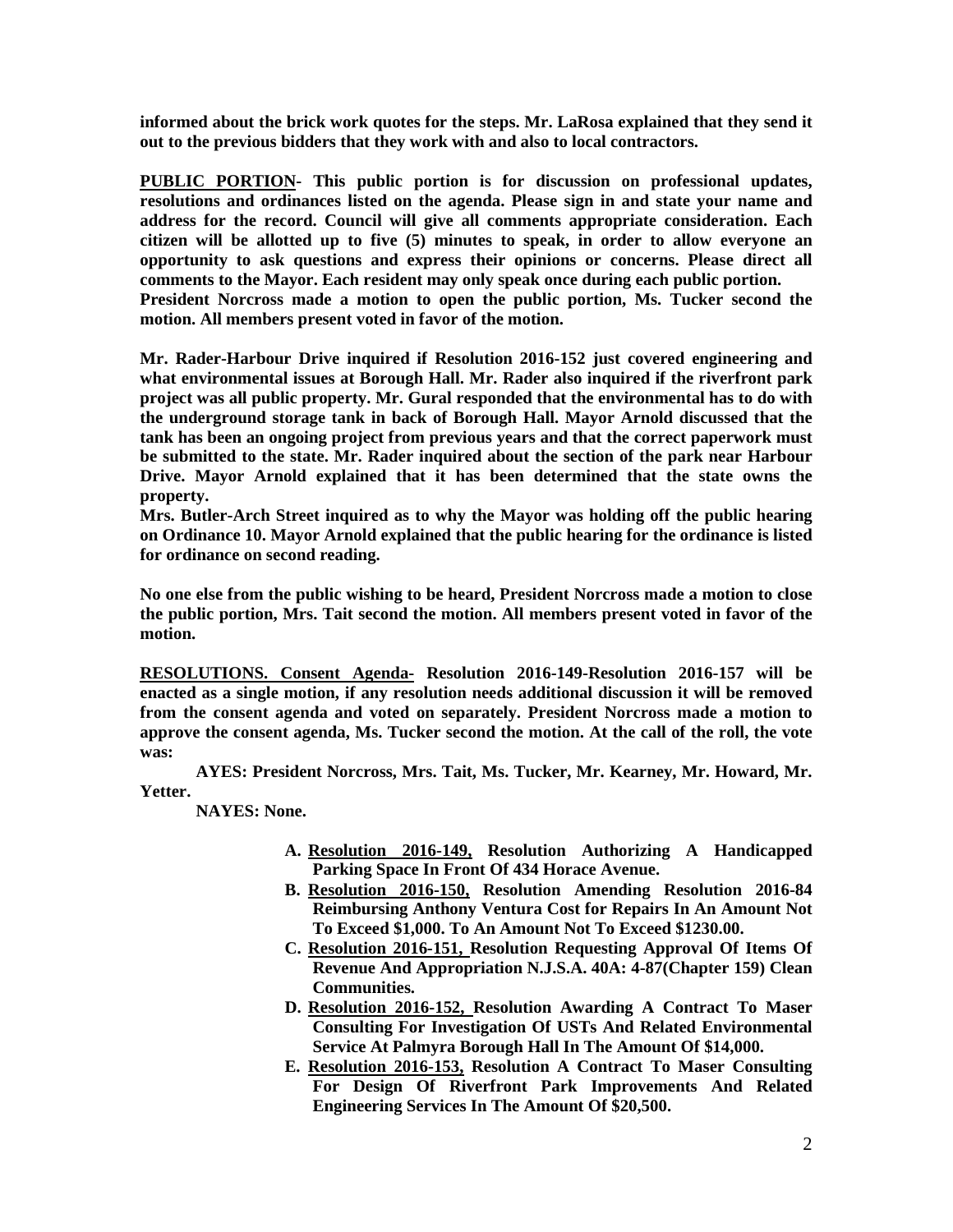- **F. Resolution 2016-154, Resolution Authorizing To Execute An Agreement With YMCA Of Burlington And Camden Counties For The 2016 Summer Day Camp Program.**
- **G. Resolution 2016-155, Resolution Appointing Ernest McGill As A Full-time Public Works Department Employee Effective June 10, 2016 At The Hourly Rate Of \$17.50.**
- **H. Resolution 2016-156, Resolution Appointing Howard Roun As A Full-time Sewer Utility Department Employee Effective June 17, 2016 At The Hourly Rate Of \$17.50.**
- **I. Resolution 2016-157, Resolution Appointing Jonathon Petitte As A Part-time Sewer Utility Department Employee Effective June 10, 2016 At The Hourly Rate Of \$17.50 And Not To Exceed 24 Hours Per Week.**

## **ORDINANCES ON SECOND READING. (public hearing).**

 **A. Ordinance 2016-10,- An Ordinance Of The Borough Of Palmyra, County Of Burlington, State Of New Jersey Amending Chapter 90 Section 90-100 Providing For Directional Change On West 4th Street Between Race Street And Delaware Avenue. Mayor Arnold read the ordinance into the record.** 

WHEREAS, the Palmyra Board of Education and Palmyra School District officials including the Superintendent of Schools and former and current Palmyra School District Safety Officers advised the Mayor and Council of the Borough of Palmyra of student safety concerns on West Fourth Street between Race Street and Delaware Avenue immediately behind Palmyra High School; and,

WHEREAS, the Palmyra Board of Education requested that the Mayor and Borough Council consider a modification to the current traffic pattern on West Fourth Street Between Race Street and Delaware Avenue in order to reduce motor vehicle congestion and increase pedestrian safety; and,

WHEREAS, the safety of students attending Palmyra Board of Education Schools is of paramount concern to the Mayor and Borough Council; and,

WHEREAS, the Mayor and Borough Council studied and analyzed the traffic flow and patterns on West Fourth Street and adjacent streets; and,

WHEREAS, the Mayor and Borough Council, taking into account the recommendations of the Borough's consulting Traffic and Professional Engineers, and placing student safety as the primary consideration, found that the Palmyra Board of Education's request to change the direction of traffic flow would decrease the risk posed to students attending Palmyra High School; and

WHEREAS, the Mayor and Council of the Borough of Palmyra in an effort to protect students and pedestrians on W. 4<sup>th</sup> Street find that a directional change in traffic flow between Race Street and Delaware Avenue is warranted in order to minimize risks while increasing safety for students, Palmyra Board of Education employees, and the motoring public;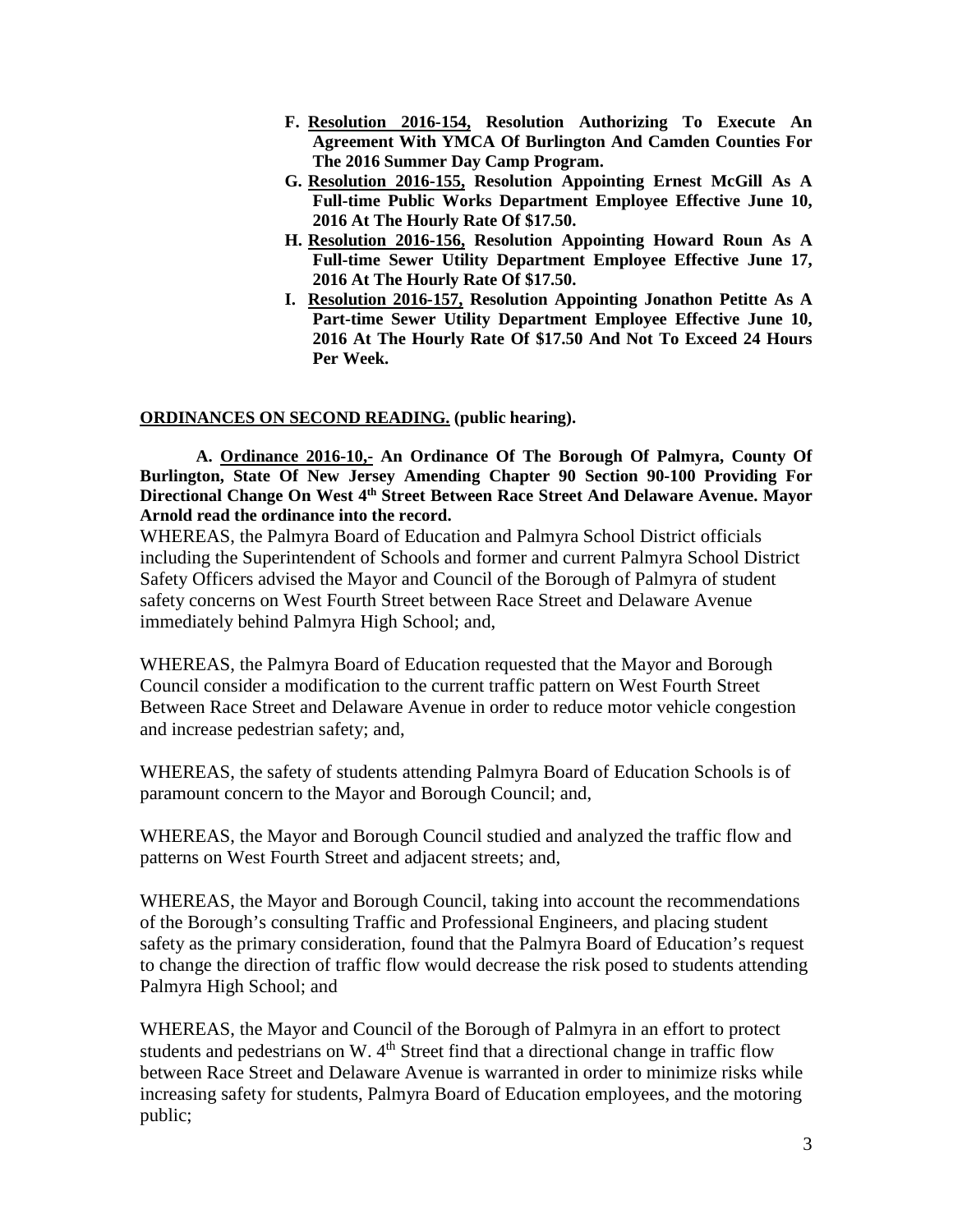NOW THEREFORE, BE IT ORDAINED by the Borough of Palmyra that:

Section 90-10 One-Way Streets, of the Code of the Borough of Palmyra shall be amended to include the following:

 The following described streets or parts of streets are hereby designated as oneway streets in the direction indicated:

**Name of Street Direction of Travel Limits**<br>West  $4^{\text{th}}$  (Fourth) Street **Eastbound** Betwee Between Race Street and Delaware Avenue

**Mayor Arnold also read a letter from the Board of Education dated July 2015 concerning 4 th Street. :**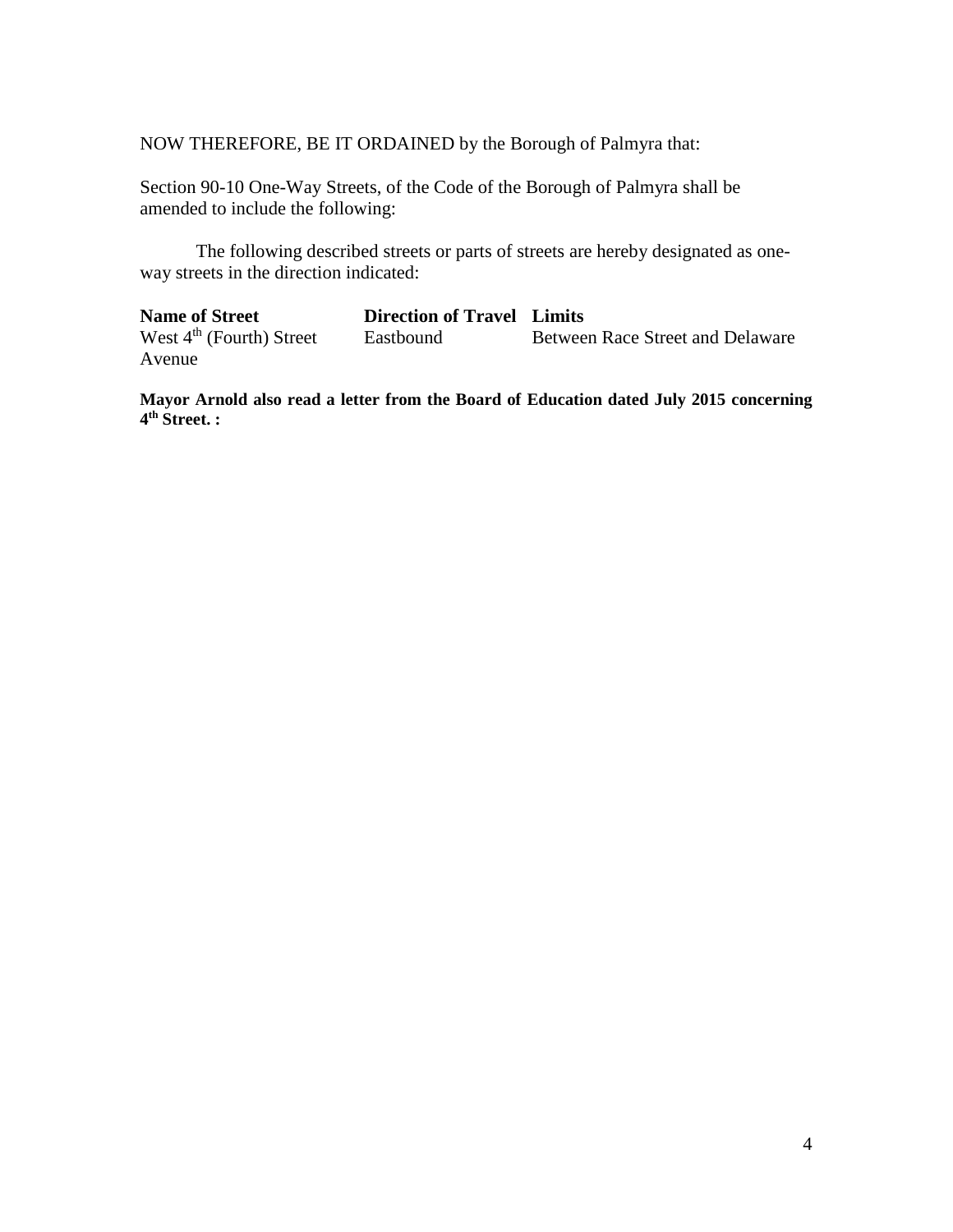

### PALMYRA BOARD OF EDUCATION PALMYRA, NJ 08065

Brian J. McBride Superintendent of Schools Administrative Office 301 Delaware Avenue 856-786-9300 Fax: 856-829-9638

William R. Blatchley .<br>Business Administratori Board Secretary

July 21, 2015

Mayor Karen Scheffler Borough of Palmyra 20 W. Broad Street Palmyra, NJ 08065

Dear Honorable Mayor Scheffler,

Please accept this letter as a formal request for the Borough of Palmyra to consider a modification to the current traffic pattern on the 300 block of Fourth Street to a one-way direction. The purpose for modifying the flow of traffic to one direction is to reduce motor vehicle congestion while increasing pedestrian safety during student arrival and dismissal times at Palmyra High School.

Increased vigilance and tighter school security efforts necessitated district administration to reduce the number of access points for Palmyra High School. As such, students and visitors are now required to use door #18 as the primary entry/exit for the school facility. Because door #18 is located on Fourth Street it has created a perplexing challenge for motor vehicle and pedestrian traffic since they are now approaching the crosswalk zone in front of door #18 from opposing directions. Additionally, traffic congestion on Fourth Street is backing-up on to Delaware Avenue further complicating the flow of traffic in the vicinity of Palmyra High School and neighboring streets. By creating a one-way direction for motor vehicles it is proposed that traffic will move further down Fourth Street to multiple loading/unloading zones which should significantly decrease congestion while increasing pedestrian safety.

A collaborative effort between the Palmyra Police Department and the administration at Palmyra High School took place over the course of the past school year to evaluate conditions and reach this recommendation to request a modification to the current traffic pattern on Fourth Street. On behalf of the Palmyra Board of Education I thank you for considering this request, and I can certainly be available to answer any questions that you or members of the Governing Body may have about this request. As always, thank you for the continued support!

Sincerely

Brian J. McBride Superintendent of Schools

N. Brett, BOE President cc: Chief Pearlman, Palmyra Police Department R. Dreby, Palmyra School District Safety Officer J. Gural, Borough Administrator

"Education Takes Teamwork"

#### **Guest presentations:**

**A. Superintendent of Schools-Mr. McBride expressed his gratitude to the Borough for reviewing this issue and that excessive traffic congestion is a real problem along 4th and 5th Streets. The Schools Safety Committee evaluated the problem in December of 2013 of the student arrival and departure. The Safety Committee met to review the issue. The traffic patterns around the school and also the parking lot has been looked at. Borough**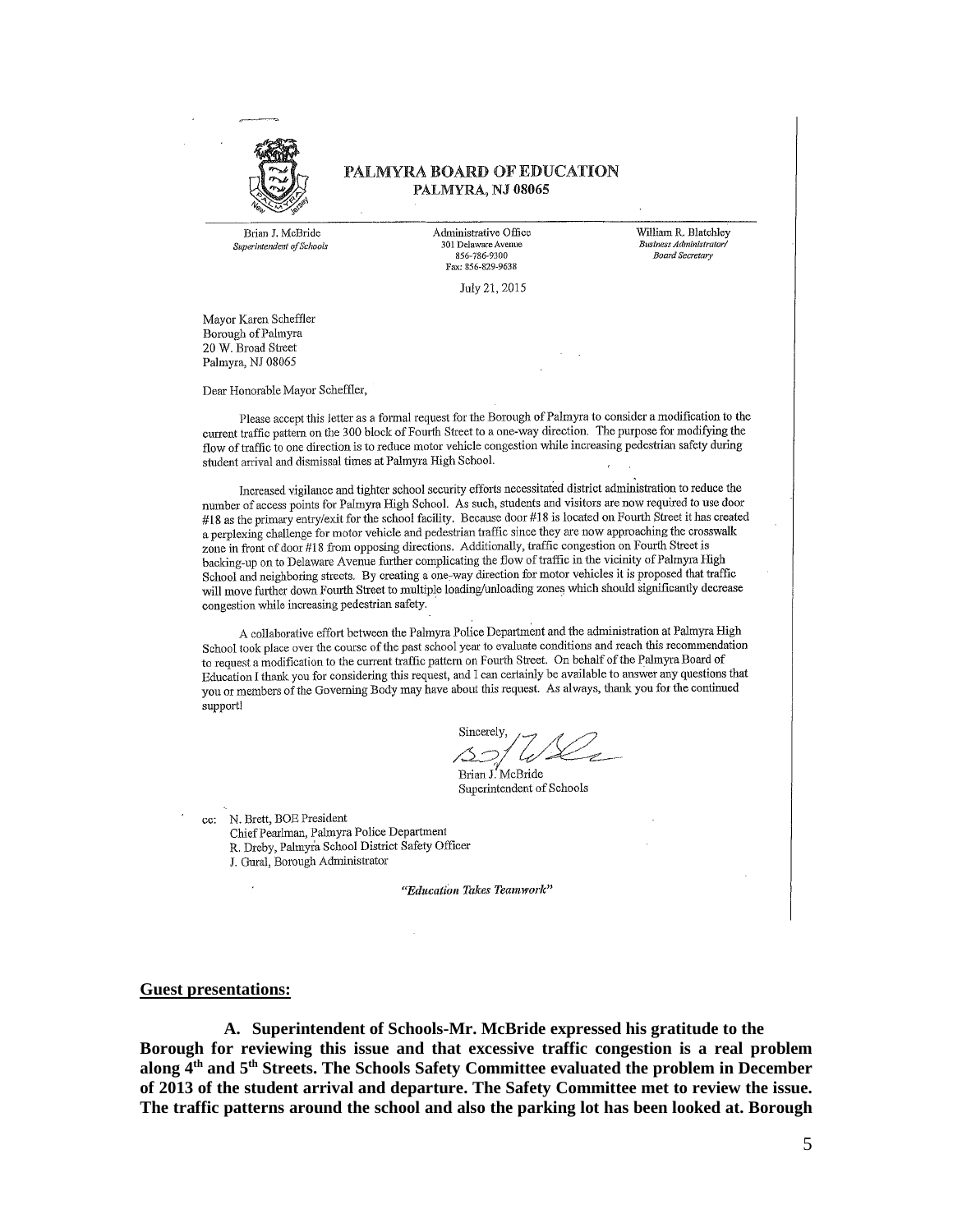**Council also conducted traffic studies previously. The street belongs to the Borough and not the school. The doors for entering and exiting are part of the security plan implement at the school. The current schedule of door openings does not meet the required security issues by the state. Mr. McBride explained that some of the staff resources are being used inside the doors and stairways to direct people in the morning to the Main Office. The direction of the buses entering and exiting has been changed over the years to try and help. There are also additional buses for out of district students. The schools are not much of a walking district anymore, after a tally was taken it showed that 60-70% of the students were driven to school. The highest amount in the morning. Mr. McBride explained that the school has tried to find alternative measures for the traffic congestion, but the safety of the students is a concern and after having two engineering firms review the issue, the best solution is to have 4 th Street be made a one-way. Mr. Howard inquired about the safety of the school and the opening of the library doors in the morning, since the students exit the doors in the afternoon. Mr. McBride explained that all the doors were looked at and that only a few doors are allowed to be opened in the morning. Some of the doors enter into stairwells and there are no camera systems in that area.** 

**B. School Safety Officer-Mr. Dreby explained that he was Chairman of the Safety Committee that reviewed the issue. The process was started before he was hired and that he has had many days to observe the traffic flow on 4th Street. The traffic gets backed up on 4th Street and the students have a hard time crossing the street. The safety committee's recommendation was to make 4th Street a one-way. Mr. Dreby also discussed the request to open more doors. The security issue of the doors is that the less that can be opened the tighter the security. Mr. Dreby explained that Broad Street out front of Borough Hall was changed to a one-way after someone was hit and that he would like to see 4th Street become a one-way before that occurs there.** 

 **C. Maser Consulting-John Jar, traffic engineer discussed that he performed a study of the traffic and also reviewed the previous traffic engineers study. The safety of the pedestrians and motorist were taken into consideration. Mr. Jar explained that the majority of the parents were wonderful with allowing other vehicles to go and stopping for students in the crosswalks. Delaware Avenue is a narrow street and it is challenging for motorist and students. If all cars are brought up 4th Street vehicles could allow students to exit on the right side of the car and not worry about oncoming traffic. There will be a bypass lane and a curb lane signed for drop offs. New stripping and traffic control signage will be installed also.** 

 **D. Chief Pearlman explained that when he started to look at the one-way plan he realized that it would be the best plan for the traffic and pedestrians. The traffic count will stay the same and that the change will benefit the crossing guards. Also it will create smoother traffic for sporting events at the school. Chief Pearlman discussed changing the street to one-way resolves more issues that just the drop off and pick up of students.** 

**Mrs. Tait made a motion to open the public hearing on the ordinance, President Norcross second the motion. All members present voted in favor of the motion.** 

**Resident- 4th and Arch Street discussed that she has worked at both the high school and Charles Street School and has concerns about changing 4th Street. Resident explained that all these years there has not been an accident in front of the school with a student and a vehicle so what has changed now. Also residents were not notified as promised at the last meeting. The school should have support staff outside the school in the morning. Resident discussed that school is only in session part of the year and that Broad being a one-way is an inconvenience for the West End of Palmyra.** 

**Mayor Arnold explained that there was a discussion held about the street one-way for a period of time. Chief Pearlman explained that it would cause more confusion and people**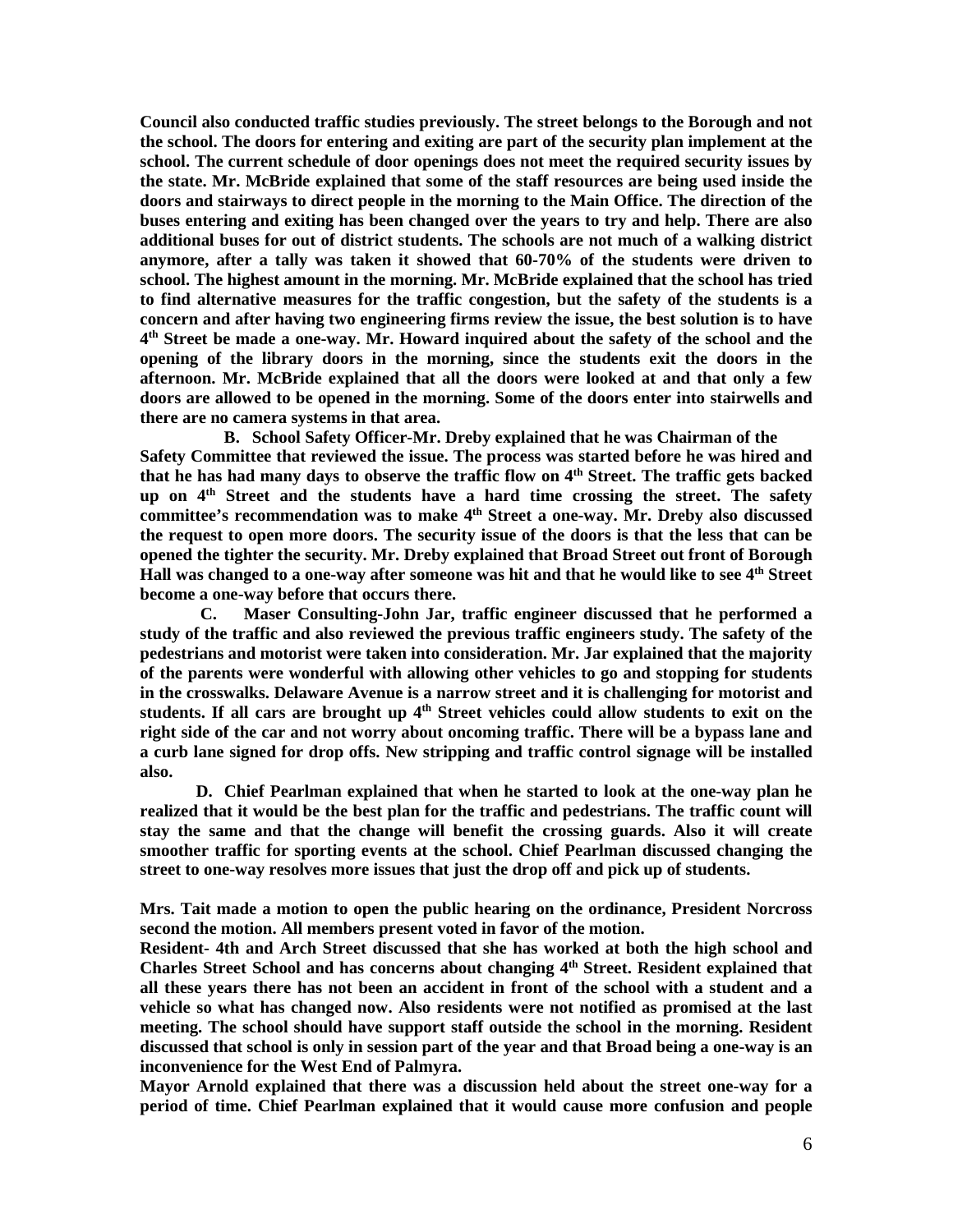**would be looking at the signs to see when and where they could park and the time limits. Mayor Arnold discussed that sporting events are at different times then the school hours and that traffic effectives the street also. Mayor Arnold discussed that the notification of the public hearing was done on the website, it has been on the agenda and in the minutes. There was supposed to be a joint meeting with the Board of Education, but it was not held at the request of the school.** 

**Mrs. Butler-Arch Street discussed that she is astonished that all this time council has been discussing how to live and where to drive in West Palmyra and no one from Council or the Board of Education lives there and has not come down to talk to the residents. Mrs. Butler discussed that Race Street has parking on both sides and that more two way traffic will now be on Race Street. Weart Blvd is the widest street in town and the Council should figure out how to use. Mrs. Butler discussed that the students should walk to school and that there were no accidents when she walked to school and that her children always walk to school. Mayor Arnold explained that Mrs. Butler should attend the meetings of the Board of Education and express her concerns to them. Mrs. Butler replied that she came to Council because Council are the ones making the change not the school. Mayor Arnold explained that the school submitted a request to the Borough about the street and that the Borough has to deal with the matter because it is a public street. Mrs. Butler discussed that the Council needs to hear the public and that they were told that someone would reach out to the residents and let them know about a public meeting and it was not done. Mayor Arnold explained that since the Board of Education did not want to hold a joint meeting, to save taxpayer money, it was decided to not hold a separate meeting. Mrs. Butler discussed that Council still should of held a separate meeting to hear the voices of the residents.** 

**Mr. Flournoy-Arch Street inquired why the parents are allowed to park on both sides of the street now when picking up the kids. Parents should be required to park where the buses park now.** 

**Mrs. Hunt-5th Street discussed that on her block she sits outside of her home and that cars drive like they are on a major street. The buses come through now and soon the parents will come down. Mrs. Hunt inquired as to how she and others would get out of their driveways or parking spots with all of the traffic. The parents drive the kids to the high school drive like it is a raceway. The Council should look at the safety for the entire community.** 

**Mrs. Washington-Legion Avenue discussed that before the money was spent on the plan by the Borough the money should have been used by the school to open more doors. The teachers should be utilized to monitor the doors. Mrs. Washington explained that Race Street will have more traffic and will there be additional crossing guards added. The Borough and the School should make the kids have to walk to school.** 

**Mr. Morris-discussed that he appreciates the professionals' discussion on safety and that a lot of money was spent. The safety in the school can be fixed with a security system. The money could have been better spent on reviewing security. Mr. Morris explained that no child has ever been hit in front of the school before and that high school kids can handle themselves crossing a street. Mr. Morris explained that the Board of Education did not want a meeting because they know they were wrong with the proposal.** 

**Mrs. Bullock-Arch Street discussed that a few meetings ago she had ask the Mayor if the community would be notified about a public meeting on 4th Street and the answer was yes. Mrs. Bullock explained that the homes on 4th Street were notified and no one else was notified. The main issue is that there was no notification. The teacher's cars also fly up and down the streets. The students drive down Arch and fly up 4th Street. Mrs. Bullock discussed that Council is creating more of a problem and is against the plan and upset that there was no notification. Mayor Arnold explained that other alternative measures were looked into and where not feasible. The regular meeting dates are published and are also on the website.**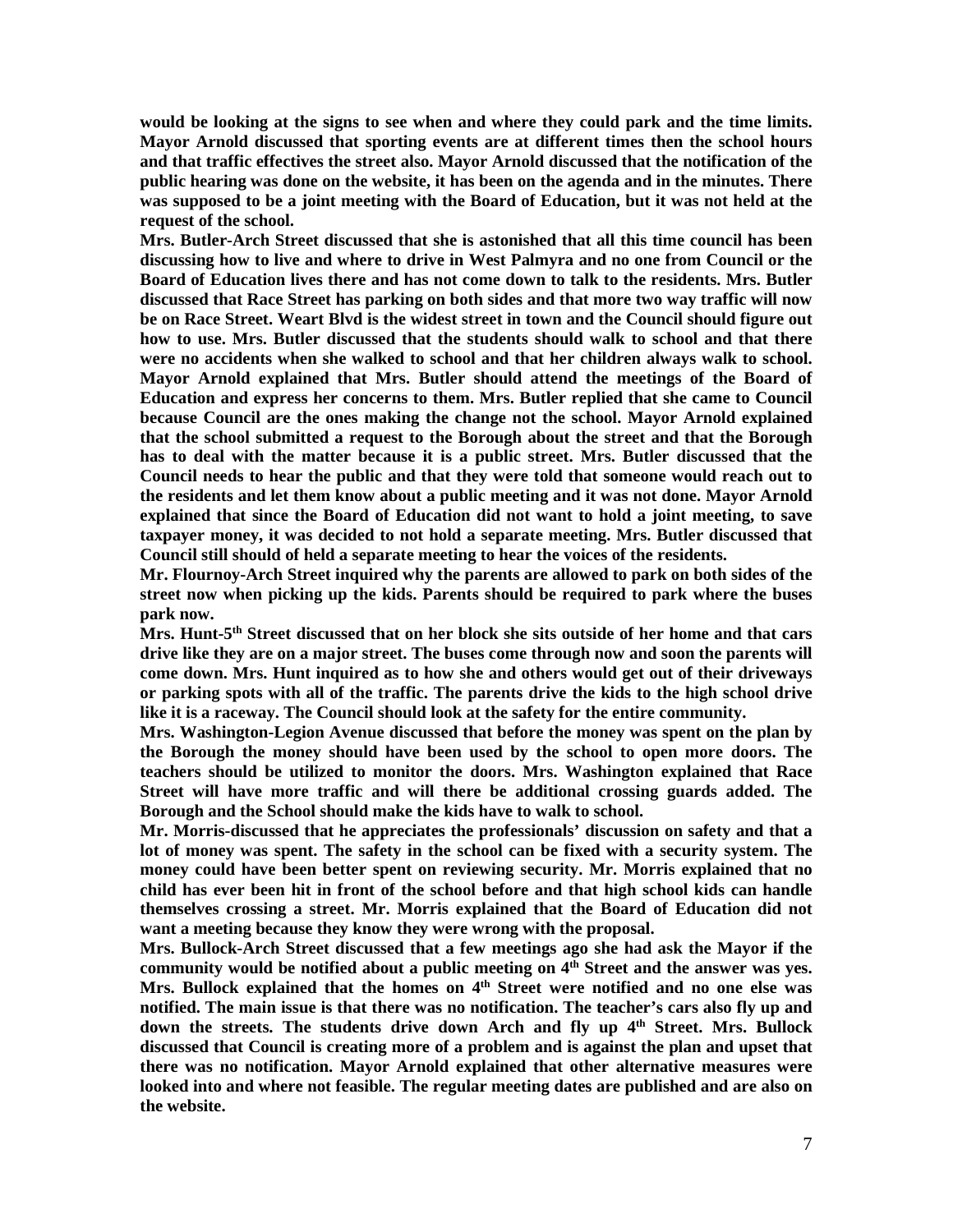**Resident-Riverton discussed that her children attend the high school and that her son was almost hit by a car leaving her vehicle. Riverton made the street at their school a one-way and it has helped. She drives her children to school due to them participating in athletics. Resident requested that Council consider the safety of the children first in making their decision. She explained that even though she is a resident of Riverton, she still pays taxes to have her children attend the high school.** 

**Ms. Butler-Arch Street discussed that several times the question has been asked about why no notification to the residents and it has not been answer. Mr. Gural explained that the original concept was to include a joint meeting with the Board of Education at a joint meeting, but the Board of Education decided not to have the meeting. In an effort to save money and time, council introduced by title at the last meeting the ordinance and it was advertised in the newspaper just like all other ordinances, it was also listed on the website. Mayor Arnold explained that the engineers have given several presentations at the meetings on the concept plan.** 

**Mrs. Jones-West 5th Street discussed that she walked to school when she was younger and that she is aware that there are more cars on the road now, but the schools in town are close enough to walk to. Mrs. Jones explained that she disagrees with the ordinances and that the high school should be closed, there are not enough students to justify the large expense. Mrs. Jones asked Mr. McBride, Superintendent of Schools why the Board of Education did not want to hold the meeting. Mayor Arnold explained that it was not the Superintendents decision, it was the Board of Educations. Mr. McBride explained that the Safety Committee of the Board of Education made a recommendation to the Board to change the ordinance and that the Board of Education feels that it is a Borough street and a Borough decision, not their decision. The discussions have been going on for over two years and that there have been many close calls. Mr. McBride explained that it is a different world now and that over 500 students attend the schools and that the security is a major issue.** 

**Mr. Cheeseman-West 4th Street inquired if all these changes are being made, why has no one come down to the area and talked to the residents who live there. The Council needs to look a little deeper and decide on another direction. Mr. Cheesman discussed that the residents are paying the same taxes and do not want the street change.** 

**Mrs. Jones-West 5th Street inquired why the teachers and school staff can't be located at the various doors in the morning so that they can be opened. Mrs. Jones discussed that the Borough and the school need to sit down again and relook at the issue. Mrs. Jones requested that a decision not be made tonight, till all alternatives have been looked at and the heart of the community needs to be looked at. The parents need to be educated on where to drop off the children and the children need to be educated about crossing the street at the crosswalks.** 

**Mrs. Holloway-Broad Street discussed that she sat on Council for a number of years and knows the traffic patterns. Mrs. Holloway explained that the problem is that if you live in town the kids should have to walk to school. She inquired if the engineers looked at 5th Street also, there are three entrances on 5th Street that could be used for students. The kids would be healthier if they walked. Mr. Jar, traffic engineer replied that as part of the investigation 5th Street was included as well as Race Street. Mrs. Holloway inquired if the engineers looked at 5th Street coming off of Weart since it is wider. Mr. Jar explained that all the streets surrounding the circulation area of the school were reviewed and studied for traffic. Mayor Arnold explained that the opening of the doors at the school are not the responsibility of the Borough, residents would have to voice their concerns to the Board of Education. Superintendent McBride explained that there are two doors opened on 5th Street now and that it is a challenge for school security. There is also a discussion about closing more doors at Charles Street School for security. Superintendent McBride explained that cameras will stop intruders, they will just be able to see them.**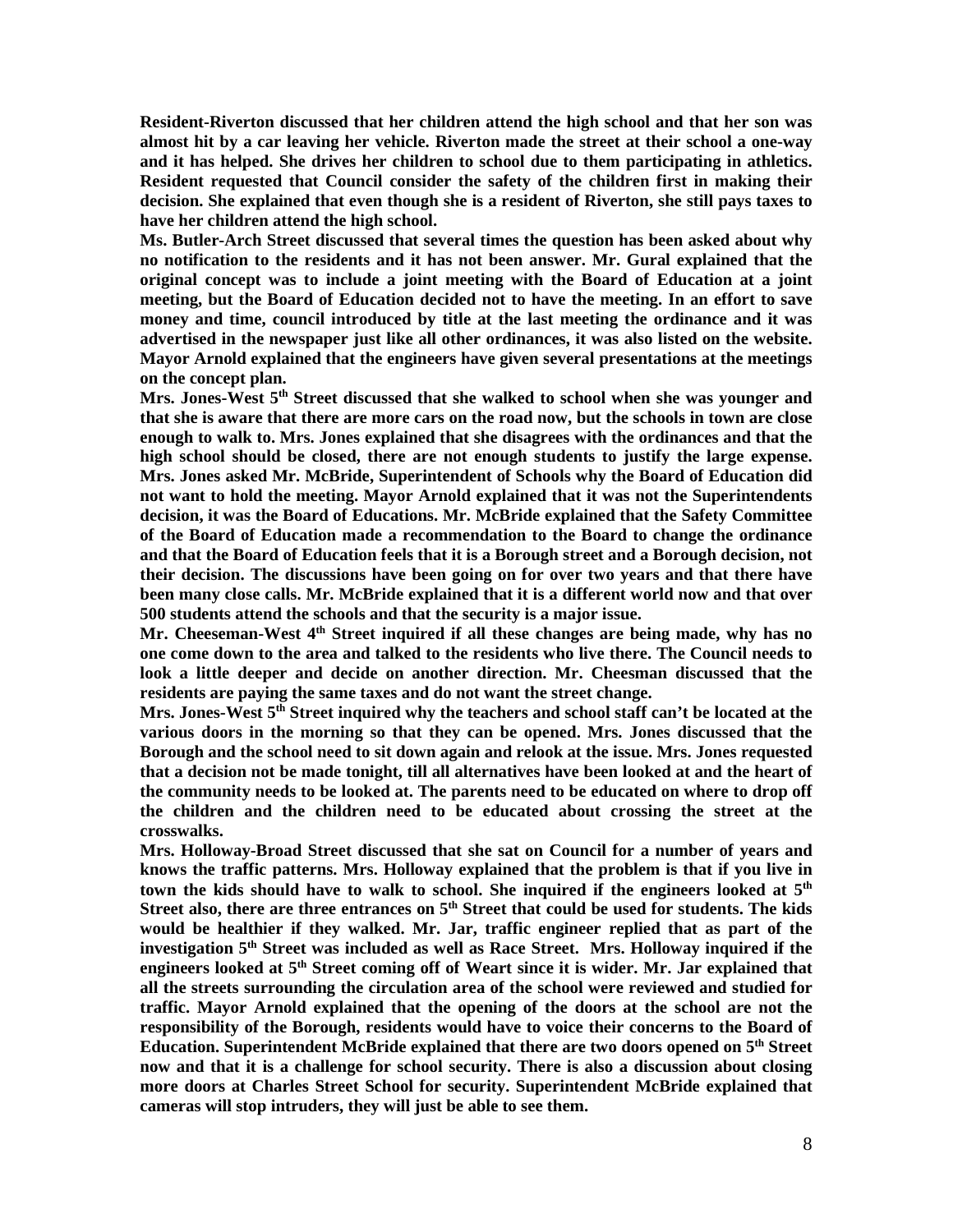**Mrs. Flournoy-Arch Street discussed that the main concern is the traffic when school is open and that she is concerned about Race Street with parking on both sides. It is hard to get out on Race Street now without adding traffic. Mrs. Flournoy also explained that the problem is that cars do not stop at the stop sign or crosswalks and that this ordinance will backfire with kids getting hit on other streets due to extra traffic and speeding.** 

**Assemblyman Singleton-Riverfront Drive applauded neighbors and elected officials with the process and that he recognizes Council decision position. Assemblyman Singleton requested that the Mayor and Council weigh the comments from the residents tonight and hold off on any action till other alternatives are investigated. There needs to be a more thoughtful and meaningful discussion. Assemblyman Singleton also discussed that Council should extend the length of time before any action is taken. Not all ordinances affect a community as much as this one and that more input is needed from the residents. Assemblyman Singleton thanked everyone for their hard work on making a decision and that he is honored to be a part of the West End of Palmyra.** 

**No one else wishing to be heard, President Norcross made a motion to close the public hearing, Mr. Howard second the motion. All members present voted in favor of the motion. Council Comments-**

**Mr. Howard inquired from Superintendent McBride as to what is the schools plan if the ordinance is not passed. Superintendent McBride explained that the students and parents will be requested to follow the current rules with drop off and the safety committee would meet again on the issue.** 

**Mrs. Tait discussed that she understands the need for safety of the students when dropping them off and picking them up and that she agrees with Assemblyman Singleton that Council should wait to see if something else can be done. The doors at the library are opened now in the morning and maybe they can be used for the 7th and 8th graders only to enter.** 

**Mr. Yetter inquired if a study was done to see what age group gets dropped off the most and that the library is at the corner of Delaware Avenue. Mr. Yetter discussed that if the buses were direct to use Vine Street would it elimate some of the congestion.** 

**Mr. Kearney explained that when he first dropped off his daughter she went into the doors at 5th Street, then the doors were changed and now it is on 4th Street. This is when the problem with traffic and congestion started. There are a lot of students who jaywalk across the street and cause more traffic issues, also the teachers jaywalk across the street. Mr. Kearney discussed that he sees a lot of problems with this proposal and would like to look at other ways.** 

**President Norcross thanked everyone for coming and their comments. He has listen to everyone and that the project was started prior to him sitting on council. The previous engineer as well as the new engineer studied the issue and both came to the same conclusion that 4th Street from Race to Delaware should be a one-way street. President Norcross discussed that now that the Borough has been made aware of the safety concerns, there needs to be something done. The Borough cannot sit back and let a student be injured by doing nothing. If a child gets hit by a car and the Borough has not taken any action to ensure the safety of the child after being notified there is a problem, the parents can sue the Borough. President Norcross discussed that the Borough handles the public streets and that the Board of Education is responsible for the doors at the school and that he has not heard anyone ask the Board of Education about opening more doors. Everyone has had multiple opportunities to listen to the plan and voice their opinions.** 

**Ms. Tucker explained that she lives next to Charles Street School and has listened to everyone about their concerns. She has had a discussion with the 9th graders who stated that they are scared about the traffic at the high school. The situation can be fixed and that she**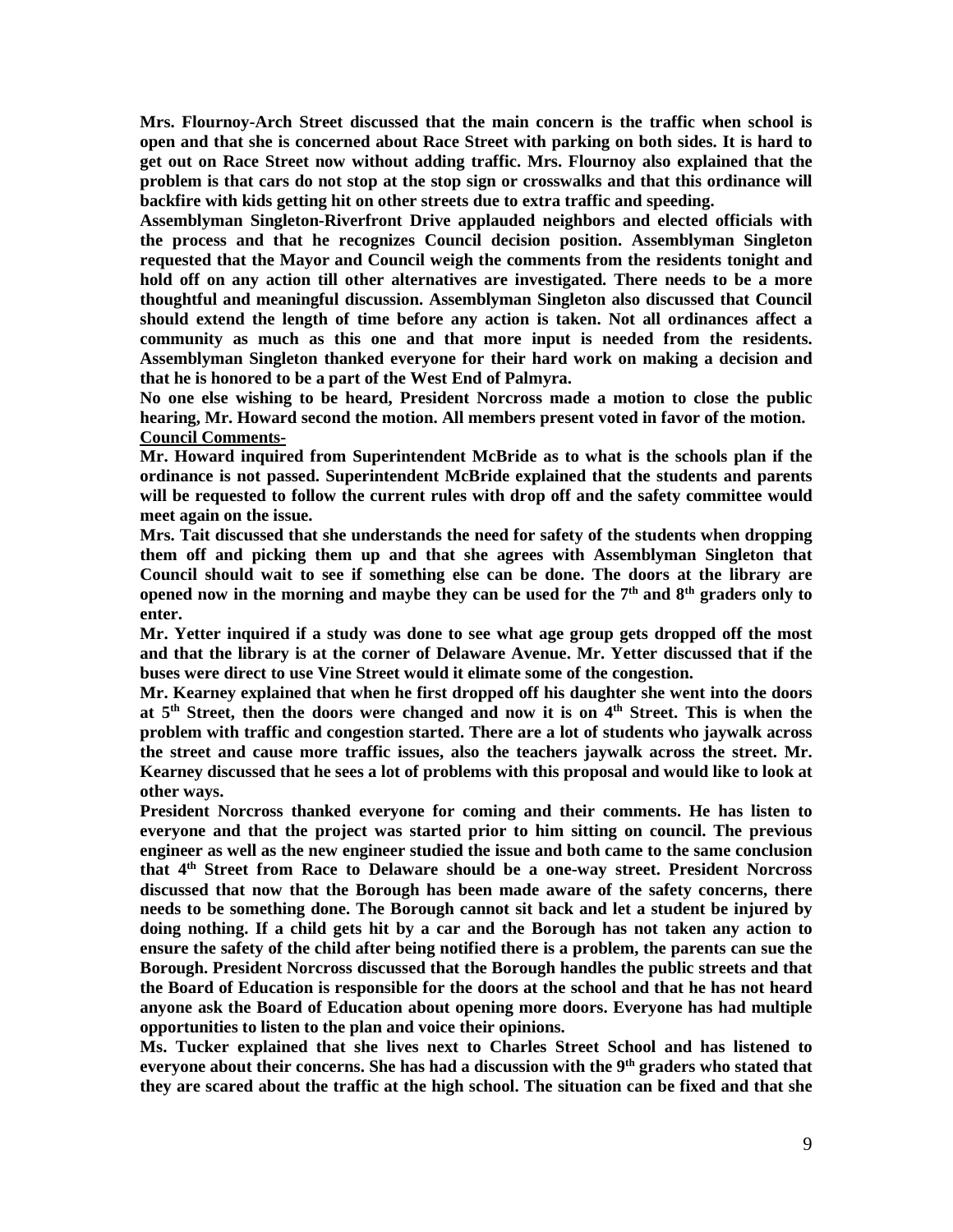**appreciates that it will effect a lot of residents. The process has been going on for a few years.** 

**Mayor Arnold thanked everyone for attending and for their passion and enthusiasm. She and Council have asked many questions about the plan and that the main concerns is the student's safety. There will be curbside drop off if the street is a one-way. Mayor Arnold made a recommendation that the public hearing be continued till the June 20th meeting. Mayor Arnold discussed that the Borough is in a difficult position when presented with a request to protect all of the community and when it affects a portion of the community. Mayor Arnold explained that the Borough had been notified by the previous School Officer about the issue and that the engineers agree there is an issue.** 

**President Norcross made a motion to continue the public hearing on the ordinance, Mr. Howard second the motion. All members present voted in favor of the motion. The public hearing is continue till the June 20th meeting at 7pm.** 

#### **ORDINANCES ON FIRST READING. (public hearing June 20, 2016).**

**A. Ordinance 2016-11, an Ordinance Of The Borough Of Palmyra, County of Burlington, State Of New Jersey Amending Chapter 90: Vehicles And Traffic Of The Code Of Palmyra Regulating Parking On West 4th (fourth) Street Between Race Street And Delaware Avenue. Mr. Gural explained that this ordinance will be needed if 4th Street becomes a one-way and that council is just introducing by title. Mrs. Butler-(from audience) asked questions about the ordinance. Mayor Arnold explained that there will be no parking on the North side of West 4th Street except for two spaces. Mrs. Butler inquired as where they will park during the games. President Norcross made a motion to adopt the ordinance on first reading, Mr. Kearney second the motion. At the call of the roll, the vote was:** 

**AYES: President Norcross, Mrs. Tait, Ms. Tucker, Mr. Kearney, Mr. Howard, Mr. Yetter.** 

**NAYES: None. The ordinance was adopted on first reading and will be heard on second and final reading at the Council meeting of June 20th, 2016 at 7pm.** 

### **COMMUNITY SPOTLIGHT.**

**A. Mayor Arnold encourage everyone to visit the community garden between the Community Center and Borough Hall.** 

 **B. New businesses-Franco's Café-818 Cinnaminson Avenue and Juanita' Mexican Cusisine-307 W. Broad Street.** 

 **C. Mr. Howard announced that the high school track attended the Penn Relays and that they are doing very well this year. A soccer player from the high school is playing with the Philadelphia Fury team. Derick Holloway will be inducted into the Hall of Fame on June 28 in Glassboro.** 

 **D. Mr. Kearny announced that the girl scouts in connection with the veterans will be collecting old or worn flags for destruction. They can be dropped off at Borough Hall.** 

 **E. Mrs. Tait remind everyone that the Deborah Health Screening for Veterans is this Saturday at the Community Center.**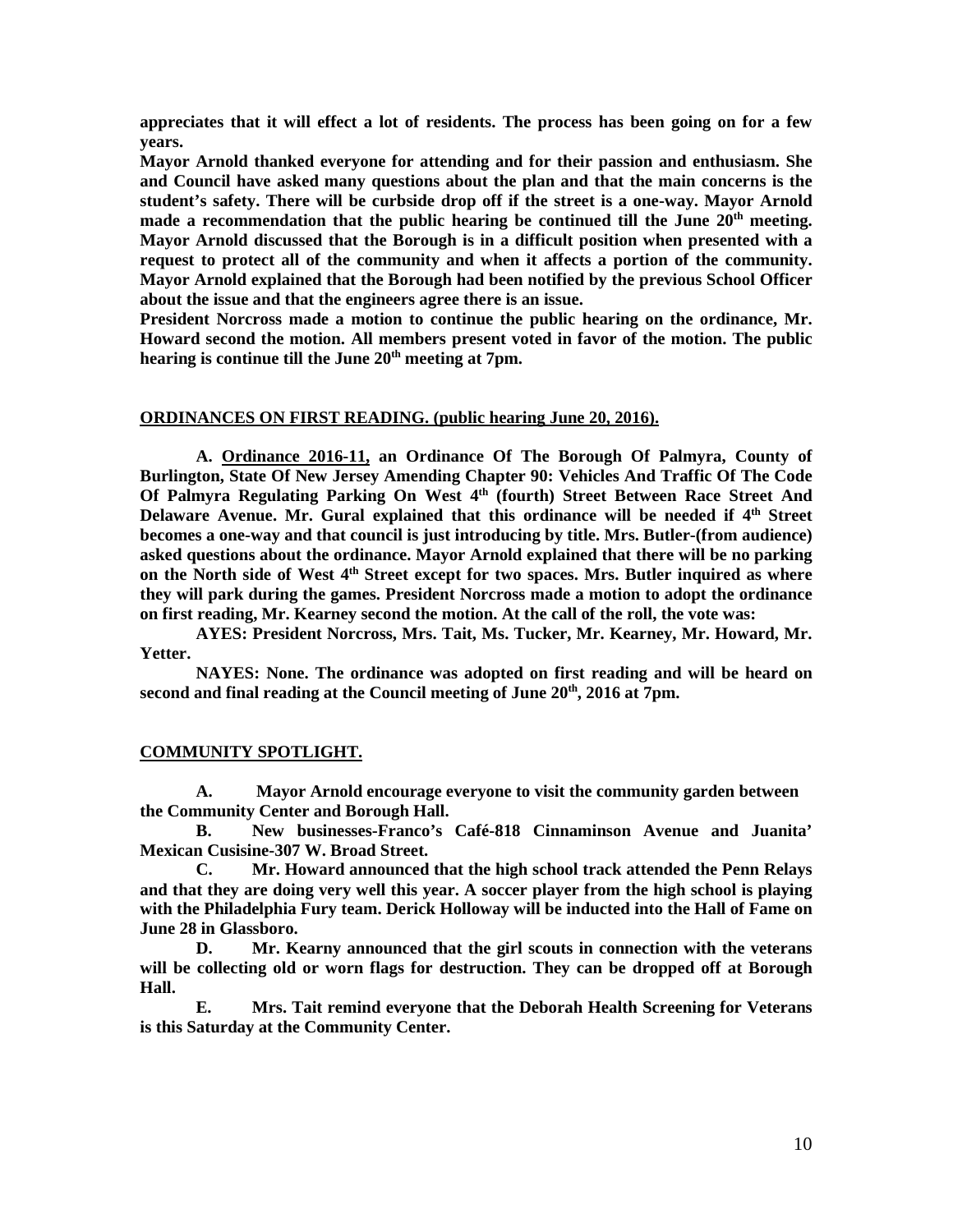**Mayor Arnold discussed the need for operating agreements between the Borough and the groups that use the Community Center such as the War Memorial, Senior Program, Community Center Board and Halloween.** 

## **ORDINANCE ON FIRST READING. (public hearing July 18th, 2016).**

 **A. Ordinance 2016-12, An Ordinance Of The Borough Of Palmyra Requiring Agreements With Non-Profit Organizations That Receive Funding From The Borough And Which Operate, Manage, Coordinate and/or Supervise The Use Of Borough-owned Facilities, Properties and Resources. President Norcross made a motion to adopt the ordinance on first reading, Mr. Kearney second the motion. At the call of the roll, the vote was:** 

 **AYES: President Norcross, Mrs. Tait, Ms. Tucker, Mr. Kearney, Mr. Howard, Mr. Yetter.** 

 **NAYES: None. The ordinance was adopted on first reading and will be heard on second and final reading at the July 18th meeting after publication according to law.** 

**PUBLIC COMMENT. Please sign in and state your name and address for the record. Council will give all comments appropriate consideration. Each citizen will be allotted up to five (5) minutes to speak, in order to allow everyone an opportunity to ask questions and express their opinions or concerns. Please direct all comments to the Mayor. Each resident may only speak once during each public portion. President Norcross made a motion to open the public comment, Mrs. Tait second the motion. All members present voted in favor of the motion.** 

**Mrs. Jones-West 5th Street gave Council a copy of a senior program flyer listing all of the activities and what they are all about. Mrs. Jones explained that the program uses the Roberts Rules of Order at their meetings and have by-laws. The first and third Wednesday there are over 50-60 seniors at the Community Center. Mrs. Jones requested that no other groups be scheduled for the first and third Wednesday as there is just not enough room. Mayor Arnold explained that she has addressed all of the concerns and some changes are being made.** 

**Mr. Miller-Veterans Drive discussed that the businesses are parking along Ethel Hardy Park and that the kids cannot see to cross the road. The cars are parked on the right side of the street all week long. Chief Pearlman explained that the area is a mixed use and the cars are from business on route 73. He will take a look at the parking.** 

**Ms. Butler-Arch Street explained that she is angry about the traffic and changing of the process for the ordinance on 4th Street. Ms. Butler is also upset about Council worrying about someone getting hit in front of the high school and not considering all of the small kids on the other streets. The school should open the doors. Chief Pearlman explained that if the Borough is notified about a pothole and doesn't take any action they are liable if a car is damaged, the same way about 4th Street the Borough has been advised that there is a safety issue there and they need to take corrective action. President Norcross discussed that Morgan Avenue is terrible with traffic also and that he does not want to see a child get hurt that is why he made the motion to continue the issue to research other ideas. Ms. Butler (from audience) explained that Council should be concerned will all kids living in town.** 

**Mrs. Butler-Arch Street discussed that if she knew that 4th Street was being discussed a few years ago her comments would have been the same. She appreciates that everyone is listening to the comments from the residents and that the Mayor and Council need to do what is best for the community and listen to the residents.**